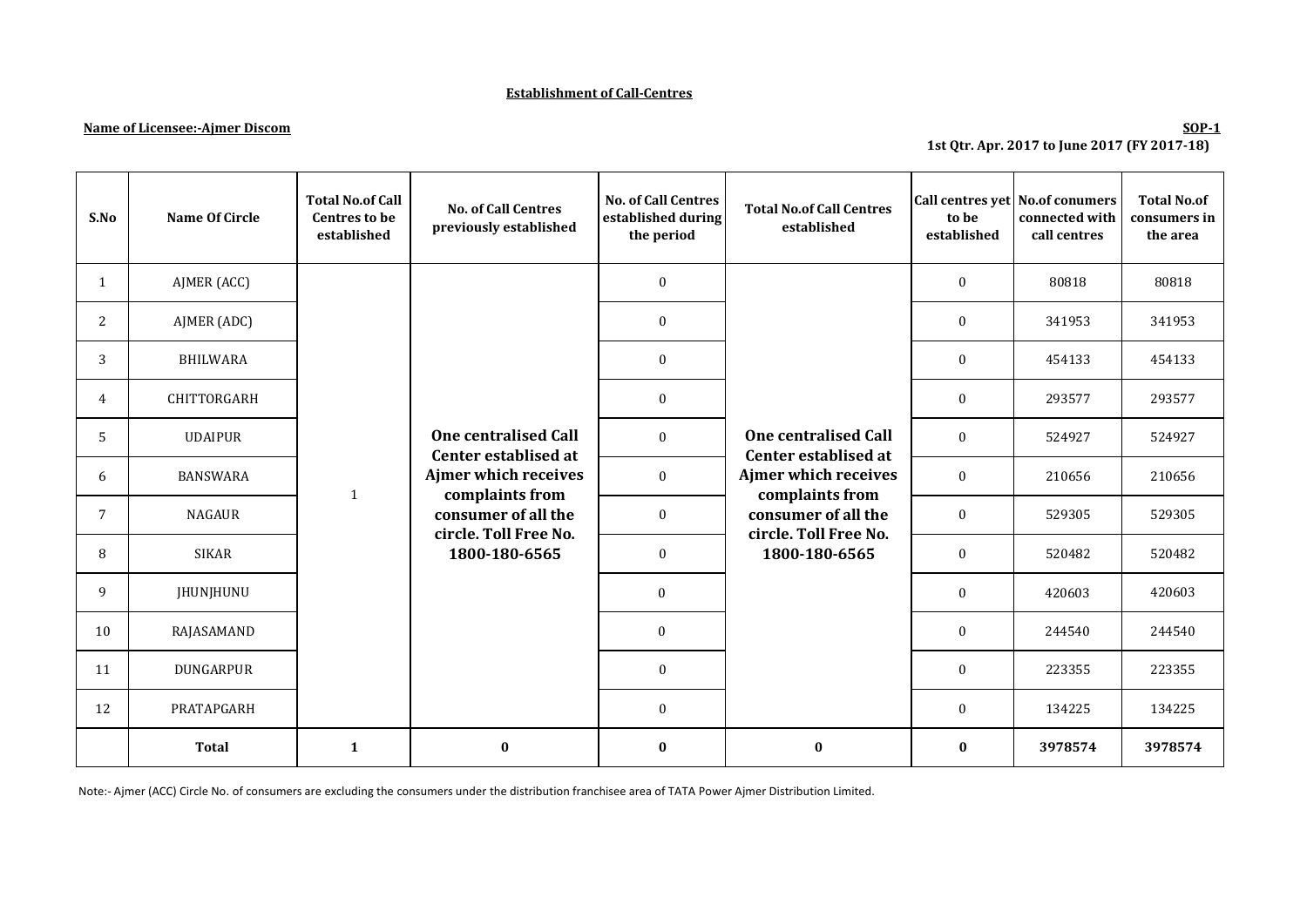### **Redressal of Consumer Complaints**

#### **Name of Licensee- Ajmer Discom**

### **SOP-2 1st Quarter Apr. 2017 to June 2017 (2017-18)**

#### **A. Consumer Satisfaction**

| S. No          | Ref no. of<br>$Sch. -1$ | <b>SOP Parameters</b>                                                          | Complaints<br>brought forward | <b>Received</b><br>during<br>period | Total<br>complaints | <b>Redressed in</b><br>time | <b>Redressal</b> in<br>(%) | <b>Redressed</b><br>beyond time | Total<br>complaints<br>redressed | complaints<br>pending | <b>Total Redressal</b><br>(% ) | <b>Target fixed</b> |
|----------------|-------------------------|--------------------------------------------------------------------------------|-------------------------------|-------------------------------------|---------------------|-----------------------------|----------------------------|---------------------------------|----------------------------------|-----------------------|--------------------------------|---------------------|
|                | $\mathbf{2}$            | 3                                                                              | $\overline{\mathbf{4}}$       | 5                                   | 6                   | 7                           | 8                          | 9                               | 10                               | 11                    | 12                             | 13                  |
|                | 1.1                     | NO current complaint                                                           | 12                            | 27773                               | 27785               | 25434                       | 91.54                      | 2246                            | 27680                            | 105                   | 99.62                          | 95%                 |
| $\overline{2}$ | 1.2                     | Overhead Line/Cable breakdowns                                                 | 24                            | 1523                                | 1547                | 1475                        | 95.35                      | 45                              | 1520                             | 27                    | 98.25                          | 90%                 |
| 3              | 1.3                     | Under ground cable break down                                                  | 12                            | 226                                 | 238                 | 232                         | 97.48                      | $\Omega$                        | 232                              | 6                     | 97.48                          | 90%                 |
|                | 1.4                     | Transformer Failure                                                            | 16                            | 7169                                | 7185                | 7117                        | 99.05                      | 66                              | 7183                             | $\overline{c}$        | 99.97                          | 90%                 |
|                | 1.5                     | Scheduled outage                                                               | $\overline{c}$                | 154                                 | 156                 | 154                         | 98.72                      | $\Omega$                        | 154                              | $\overline{c}$        | 98.72                          | 90%                 |
| 6              | 2.1                     | Voltage variation                                                              | 3                             | 462                                 | 465                 | 451                         | 96.99                      | 12                              | 463                              | $\overline{c}$        | 99.57                          | 90%                 |
|                | 3.1                     | Testing of meter                                                               | 13                            | 1508                                | 1521                | 1486                        | 97.70                      | 18                              | 1504                             | 17                    | 98.88                          | 90%                 |
| 8              | 3.2                     | Replacement of stopped/defective Meter                                         | 1284                          | 24415                               | 25699               | 24467                       | 95.21                      | 1055                            | 25522                            | 177                   | 99.31                          | 90%                 |
| 9              | 3.2                     | NO current complaint due to Meter                                              | 12                            | 7481                                | 7493                | 7428                        | 99.13                      | 52                              | 7480                             | 13                    | 99.83                          | 90%                 |
| 10             | 4.1                     | Demand note                                                                    |                               | 4105                                | 4106                | 3876                        | 94.40                      | 228                             | 4104                             | 2                     | 99.95                          | 90%                 |
| 11             | 4.2                     | shifting of meter                                                              | 3                             | 234                                 | 237                 | 217                         | 91.56                      | 16                              | 233                              |                       | 98.31                          | 90%                 |
| 12             | 4.3                     | shifting of service line                                                       |                               | 197                                 | 202                 | 189                         | 93.56                      | q                               | 198                              |                       | 98.02                          | 90%                 |
| 13             | 5.1                     | Release of new connection/additional power                                     | 24                            | 10205                               | 10229               | 9960                        | 97.37                      | 245                             | 10205                            | 24                    | 99.77                          | 90%                 |
| 14             | 6.1                     | Transfer of ownership or change in category                                    |                               | 72                                  | 77                  | 75                          | 97.40                      | $\Omega$                        | 75                               | 2                     | 97.40                          | 90%                 |
| 15             | 7.1                     | Billing complaint resolution                                                   | 22                            | 8346                                | 8368                | 8174                        | 97.68                      | 172                             | 8346                             | 22                    | 99.74                          | 95%                 |
| 16             | 8.1                     | Disconnection of supply                                                        | 108                           | 2616                                | 2724                | 2552                        | 93.69                      | 61                              | 2613                             | 111                   | 95.93                          | 90%                 |
| 17             | 8.2                     | Issue of no dues certificate                                                   | $\Omega$                      | 20                                  | 20                  | 20                          | 100.00                     | $\Omega$                        | 20                               | $\Omega$              | 100.00                         | 95%                 |
| 18             | 9.1                     | Restoration of DC consumers                                                    | 18                            | 9527                                | 9545                | 9492                        | 99.44                      | 40                              | 9532                             | 13                    | 99.86                          | 90%                 |
| 19             | 10.1                    | System reliability to avoid heavy fluctuations or short<br>circuiting of lines | 22                            | 183                                 | 205                 | 190                         | 92.68                      | $\Omega$                        | 190                              | 15                    | 92.68                          | 90%                 |
|                | <b>Total</b>            |                                                                                | 1586                          | 106216                              | 107802              | 102989                      | 95.54                      | 4265                            | 107254                           | 548                   | 99.49                          |                     |

#### **B. System Reliability**

| S.No          | Ref no. of<br>$Sch.-1$ | <b>SOP Parameters</b>                                                                                                        | Actual<br>achievement (%) | <b>Target fixed</b> |
|---------------|------------------------|------------------------------------------------------------------------------------------------------------------------------|---------------------------|---------------------|
|               | 3.2                    | Correct meters to the total number of meters installed                                                                       | 91.85%                    | 90%                 |
| $\mathcal{P}$ | 3.3                    | Transformers in working condition to the total number of<br>transformer connected in service<br>1. Distribution Transformers | 97.80%                    | 90%                 |
|               |                        | 2. Power Transformers                                                                                                        | 98.22%                    | 90%                 |

Note:- Ajmer (ACC) Circle No. of consumers are excluding the consumers under the distribution franchisee area of TATA Power Ajmer Distribution Limited.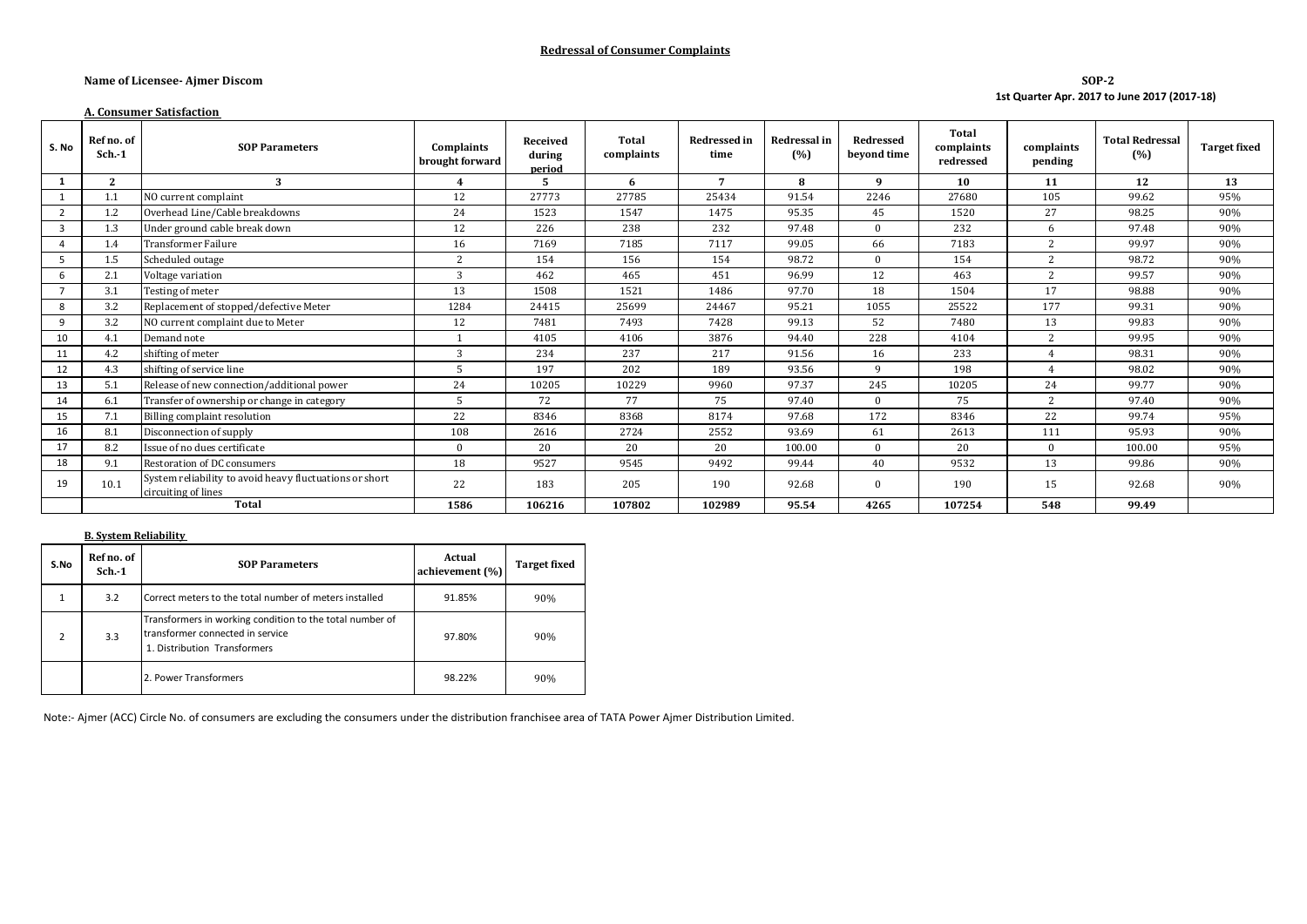## **Details of Compensation paid**

### **Name of Licensee:-Ajmer Discom**

# **1st Qtr. Apr. 2017 to June 2017 (FY 2017-18)**

| S.No.          | <b>Name of Circle</b> | <b>Total No.of</b><br>consumers in | <b>No. of Complaints</b><br>received during the | <b>Commpensation Complaints lodged</b> |                    | <b>Compensation Paid</b> |                  |
|----------------|-----------------------|------------------------------------|-------------------------------------------------|----------------------------------------|--------------------|--------------------------|------------------|
|                |                       | the area                           | period                                          |                                        |                    |                          |                  |
|                |                       |                                    |                                                 | <b>No. of Consumers</b>                | <b>Amount (Rs)</b> | <b>No. of Consumers</b>  | Amout (Rs)       |
| $\mathbf{1}$   | AJMER (ACC)           | 80818                              | 885                                             | $\boldsymbol{0}$                       | $\boldsymbol{0}$   | $\boldsymbol{0}$         | $\boldsymbol{0}$ |
| 2              | AJMER (ADC)           | 341953                             | 4590                                            | $\boldsymbol{0}$                       | $\boldsymbol{0}$   | $\bf{0}$                 | $\boldsymbol{0}$ |
| 3              | <b>BHILWARA</b>       | 454133                             | 355                                             | $\boldsymbol{0}$                       | $\boldsymbol{0}$   | $\boldsymbol{0}$         | $\boldsymbol{0}$ |
| 4              | CHITTORGARH           | 293577                             | 86                                              | $\boldsymbol{0}$                       | $\boldsymbol{0}$   | $\mathbf{0}$             | $\boldsymbol{0}$ |
| 5              | <b>UDAIPUR</b>        | 524927                             | 10943                                           | $\boldsymbol{0}$                       | $\boldsymbol{0}$   | $\mathbf{0}$             | $\boldsymbol{0}$ |
| 6              | <b>BANSWARA</b>       | 210656                             | 581                                             | $\boldsymbol{0}$                       | $\boldsymbol{0}$   | $\mathbf{0}$             | $\boldsymbol{0}$ |
| $\overline{7}$ | <b>NAGAUR</b>         | 529305                             | 24910                                           | $\boldsymbol{0}$                       | $\boldsymbol{0}$   | $\mathbf{0}$             | $\boldsymbol{0}$ |
| 8              | <b>SIKAR</b>          | 520482                             | 19355                                           | $\boldsymbol{0}$                       | $\boldsymbol{0}$   | $\boldsymbol{0}$         | $\boldsymbol{0}$ |
| 9              | JHUNJHUNU             | 420603                             | 32957                                           | $\boldsymbol{0}$                       | $\boldsymbol{0}$   | $\boldsymbol{0}$         | $\boldsymbol{0}$ |
| $10\,$         | RAJASAMAND            | 244540                             | 3094                                            | $\boldsymbol{0}$                       | $\boldsymbol{0}$   | $\boldsymbol{0}$         | $\boldsymbol{0}$ |
| 11             | <b>DUNGARPUR</b>      | 223355                             | 5521                                            | $\boldsymbol{0}$                       | $\boldsymbol{0}$   | $\bf{0}$                 | $\boldsymbol{0}$ |
| 12             | PRATAPGARH            | 134225                             | 2939                                            | $\boldsymbol{0}$                       | $\boldsymbol{0}$   | $\boldsymbol{0}$         | $\boldsymbol{0}$ |
|                | <b>Total</b>          | 3978574                            | 106216                                          | $\bf{0}$                               | $\bf{0}$           | $\bf{0}$                 | $\boldsymbol{0}$ |

Note:- Ajmer (ACC) Circle No. of consumers are excluding the consumers under the distribution franchisee area of TATA Power Ajmer Distribution Limited.

### **SOP-3**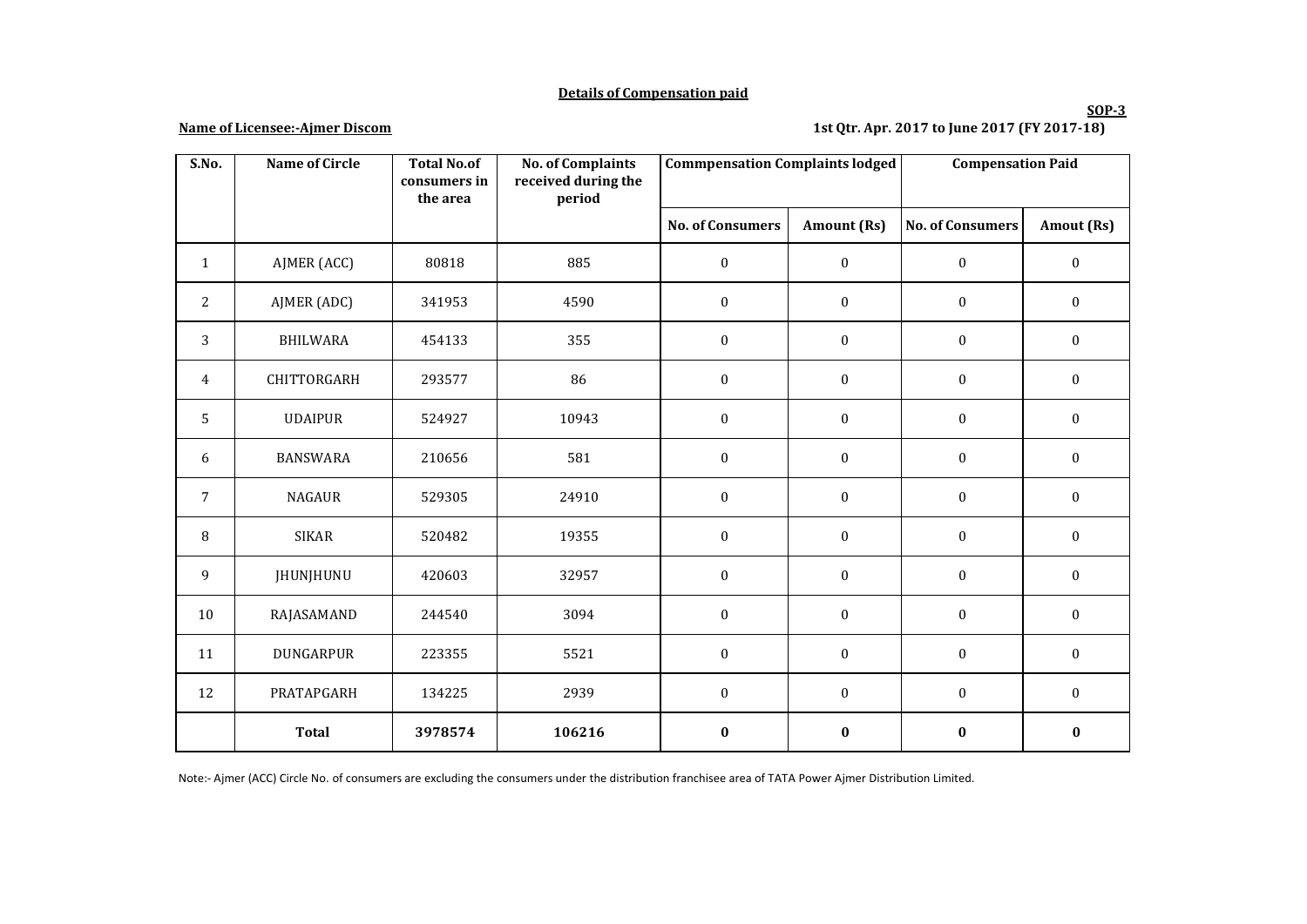# **Reliability Indices System Average interruption Frequency Index (SAIFI)**

**Name of Licensee:-Ajmer Discom**

 **1st Qtr. Apr. 2017 to June 2017 (FY 2017-18)**

| S.No.          | <b>Name of Circle</b> | <b>Total number of</b><br>(1) | <b>Total number of sustained</b><br>consumers served interruptions to consumers<br>(2) | SAIFI = $(2) / (1)$ (Number of<br>interruptions/consumer) | Target specified by the<br>Commission |
|----------------|-----------------------|-------------------------------|----------------------------------------------------------------------------------------|-----------------------------------------------------------|---------------------------------------|
| $\mathbf{1}$   | AJMER (ACC)           | 80818                         | 220690                                                                                 | 2.73                                                      |                                       |
| $\overline{2}$ | AJMER (ADC)           | 341953                        | 4001265                                                                                | 11.70                                                     |                                       |
| 3              | <b>BHILWARA</b>       | 454133                        | 1279158                                                                                | 2.82                                                      |                                       |
| $\overline{4}$ | CHITTORGARH           | 293577                        | 1686015                                                                                | 5.74                                                      |                                       |
| 5              | <b>UDAIPUR</b>        | 524927                        | 2812128                                                                                | 5.36                                                      |                                       |
| 6              | <b>BANSWARA</b>       | 210656                        | 190921                                                                                 | 0.91                                                      |                                       |
| 7              | <b>NAGAUR</b>         | 529305                        | 1147862                                                                                | 2.17                                                      |                                       |
| 8              | <b>SIKAR</b>          | 520482                        | 5464714                                                                                | 10.50                                                     |                                       |
| 9              | <b>JHUNJHUNU</b>      | 420603                        | 2967383                                                                                | 7.06                                                      |                                       |
| 10             | RAJASAMAND            | 244540                        | 1014841                                                                                | 4.15                                                      |                                       |
| 11             | <b>DUNGARPUR</b>      | 223355                        | 1281905                                                                                | 5.74                                                      |                                       |
| 12             | PRATAPGARH            | 134225                        | 497621                                                                                 | 3.71                                                      |                                       |
|                | <b>Total</b>          | 3978574                       | 22564503                                                                               | 5.67                                                      |                                       |

Note:- Ajmer (ACC) Circle No. of consumers are excluding the consumers under the distribution franchisee area of TATA Power Ajmer Distribution Limited.

**SOP-4**